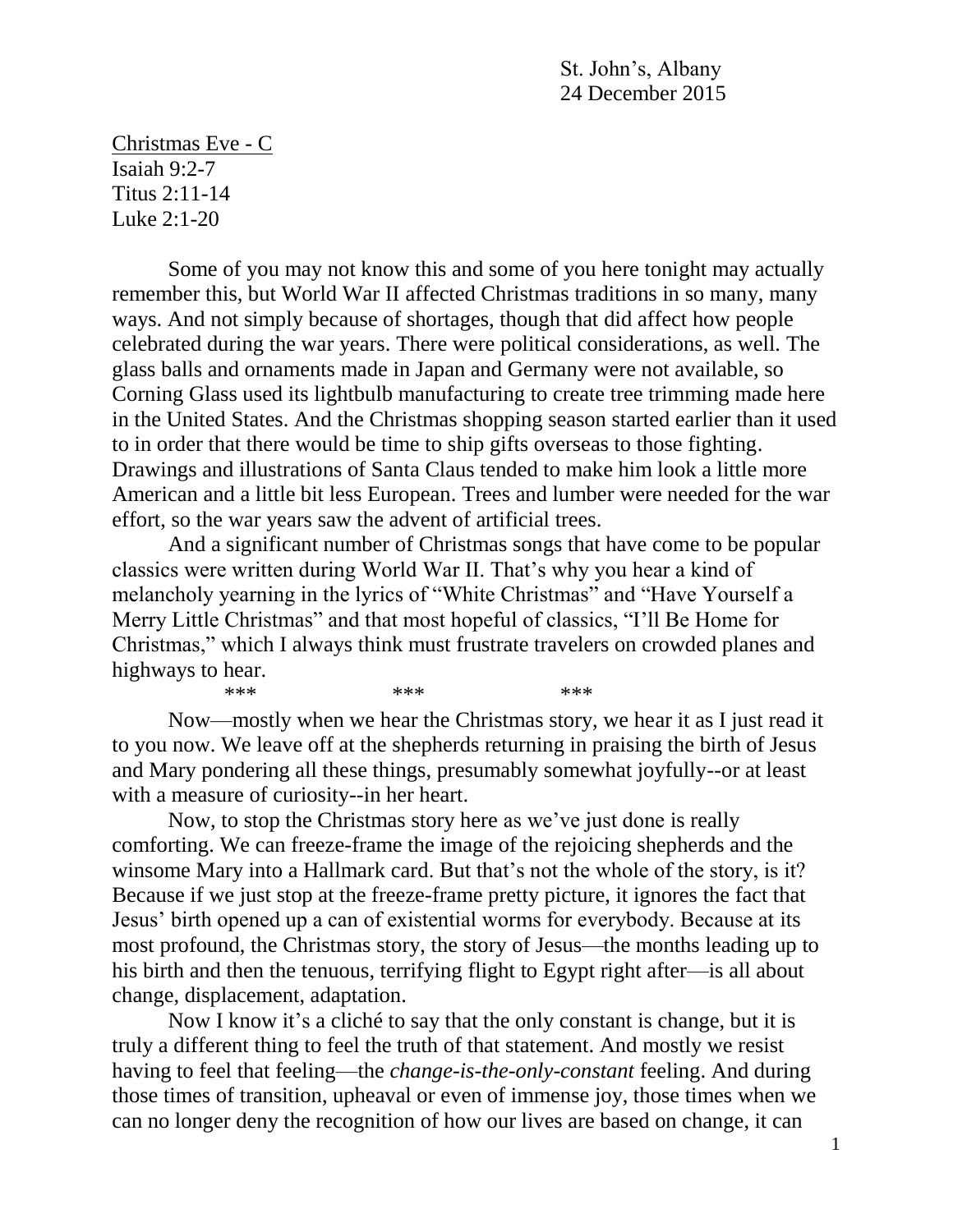feel at the same time both isolating and exhilarating to feel how truthful it really is. Change is what we must become most used to. *Change* is what we must become most at home with, even though being "at home with change" sounds like a real oxymoron.

We feel joy, suffer loss, become hardened or softened by the lives we lead. We certainly grow more aware of our own mortality as more time passes. And therefore we are perhaps also more aware of our need to hear the news that, though we can't even begin to understand it, God's promise to us is that our mortality is not the end of our story. Our story ends in God.

The Christmas story—if we take the time to read the whole of it and consider the actual facts of it—can teach us that.

The Christmas story is not at all like the wistful promise in "I'll Be Home for Christmas." Rather it is about the very opposite of that. Nobody is going home for Christmas in the Christmas story. Nobody.

Jesus wouldn't be *home* for Christmas. He would be in a feeding trough, pricked with straw. Mary and Joseph wouldn't be *home* for Christmas either. They would be in a barn in a town someplace most remembered for its inhospitableness to strangers.

The shepherds wouldn't be home for Christmas. They would be listening to voices coming to them down from the sky—like *that's* normal! And the Wise Men? Well, we haven't gotten to them yet. But we know they were clueless enough about where their real homes were that they followed a star to a barn. A king in a barn is stranger than a pig in a blanket. Yet that is what the Wise Men did. They went to worship a king in a barn. And after that they had to go home, if such a thing as home existed for them any longer, by another way. They went home by a way unknown.

The story of Jesus' birth and life and death is fundamentally not about being home for Christmas. It is most profoundly about the absence of a resting place on this earth and in this life—the mortal life which Jesus had come to share. So if you want to find truth or *real* comfort in the Christmas story, you won't find it in how everybody makes it safely home, because they don't. Rather you'll find it in discovering that the perilous journey goes on. And that God is both on the journey and our journey's end.

Think of it: Mary and Joseph make their legendary trek to Bethlehem. Displaced from their home for political reasons, they go to a place they have to be in order to register and be counted. But upon arriving, they discover there is no place for them to be in order that they can be counted. When I think about that it makes me consider that maybe there is no *place* like home.

Then the shepherds, already sitting in fields in the middle of nowhere, are summoned by an aurora borealis of chorusing angels to go to some other little nowhere for God knows what reason. When I find myself wandering in the mystery of things, I think about their hallucinatory meandering toward Bethlehem. Anybody brave enough to go where the angels tell them to go is either mad or